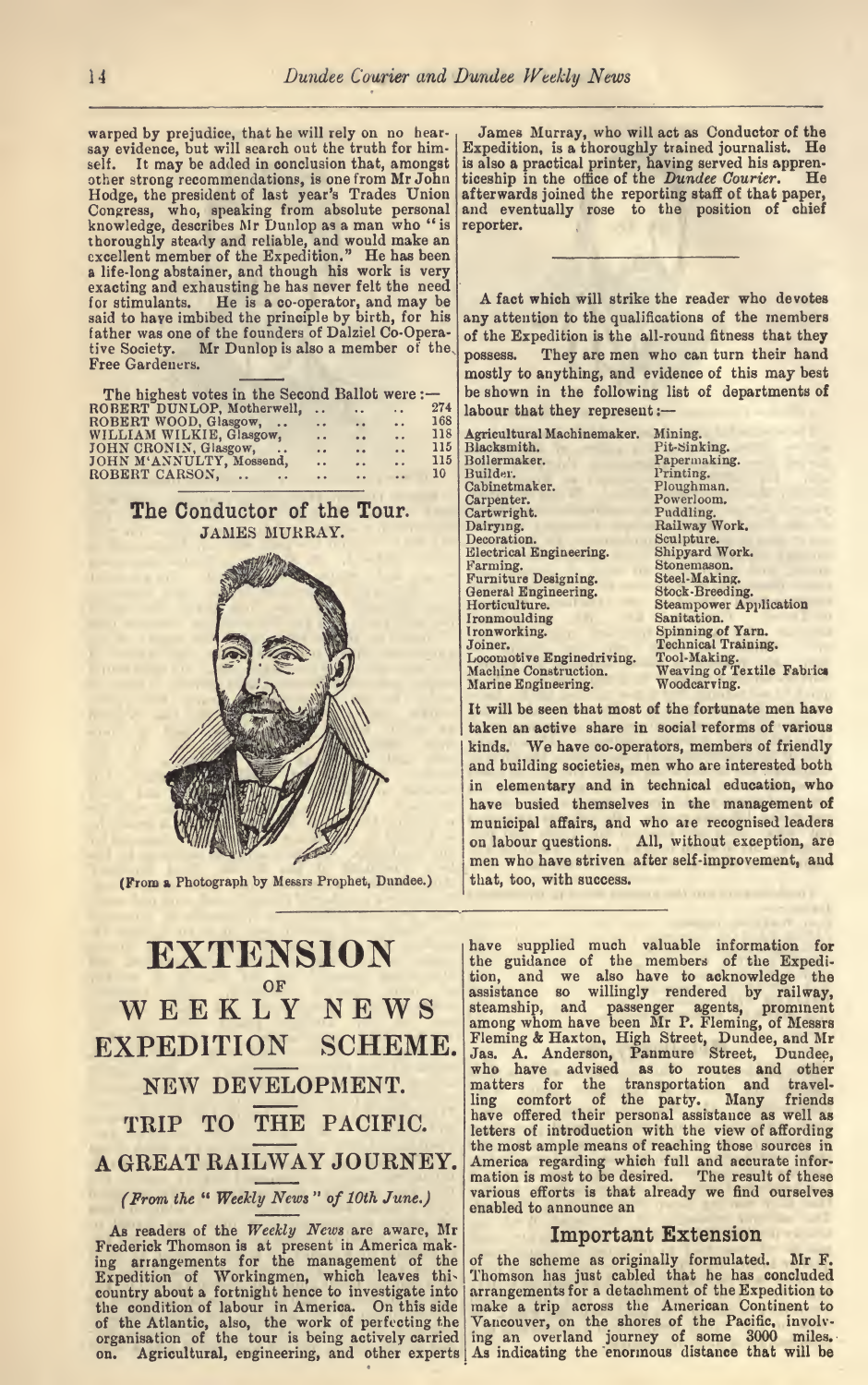traversed it may be mentioned that the train leaves the at Montreal at half-past eight o'clock in the even-<br>ing, on the Canadian Pacific Railway, and to off it is not till the atternoon of the sixth day that one of<br>it reaches its destination—Vancouver City. The while<br>engine is changed at certain points, but the rest of strict! the train goes over the entire route-all along the north shore of Lake Superior, across the thousand miles of western prairie, and through the Rocky Mountains and the Selkirks of

### British Columbia.

affording passengers an opportunity to stretch its their legs; but the journey is continuous, and the The when the passengers have retired to rest, the same as it does through the bright hours of the day, and, as we have said, this is the longest continuous rail accomplishment. Of the advantages which will be derived from the journey over this route it is not necessary to speak in detail meantime. Western heights, and through apparently impassable fast-<br>Canada has in recent years been that part of the nesses towards British Columbia with its exquisite<br>world to which the Scottis directed his attention as the most likely to secure new country, rich in natural resources, and a great service can be done by ascertaining what are

the advantages that it can give to any who are dis posed to make use of the opportunities that it has<br>to offer. A portion of the journey lies through one of the finest wheat-growing areas in the world, while along the foothills of the Rockies, beyond the strictly agricultural lands, are large tracts of uncocupied grassy lands suitable for ranching pur-<br>poses. The city of Winnipeg is a great mart of<br>industry that will well repay a visit, for it promises to be one of the greatest outlets for the

### Overcrowded Labour Channels

Twice a day a halt of half an hour is made, of Europe. It is noted for its marvellous progress. way journey in the world, requires a week for its Rocky Mountains slowly rise into view, "and accomplishment. Of the advantages which will be thenceforth scenes of Alpine magnificence surround ! of Europe. It is noted for its marvellous progress, its prosperity, and the enterprise of its citizens. The route presents <sup>a</sup> variety of noble and ever- A run across the Western Prairie gives an opportunity for inspecting the innumerable homesteads tunity for inspecting the innumerable homesteads and farms dotted here and there. Later on the Rocky Mountains slowly rise into view, "and thenceforth scenes of Alpine magnificence surround the traveller" as the train speeds on beneath majestic heights, and through apparently impassable fast

> News Expedition as comprehensive and far-reaching. as possible are in progress, and we are sanguine enough to believe that they will be crowned with success.

## ANOTHER EXTENSION. VISIT TO NOVA SCOTIA.

WELCOME FROM A SCOTO-AMERICAN POET

(From the Weekly News of 17th June, 1893.)

#### A Tour through Nova Scotia

It has now been found possible to include in the programme of the Expedition, so that while one part of it will be exploring in the extreme west of the great Continent the other will be in the When from thy varies extreme east inquiring into all that the Maritime Tygen'rous gift, the Maritime Provinces of Canada have to reveal. What this may be can be conceived when it is remembered that Nova Scotia is in point of mineral wealth the richest province in the Dominion, having produc tive coal mines, manganese, gypsum, building stone, and petroleum. The coal areas cover something like 685 square miles, and the seams at present being worked are from four to nine feet thick in the Cape Breton or Sydney fields, from six feet to thirty-four feet in the Pictou basin, and from four to thirteen feet thick in the Cumberland district.<br>Regarding iron ores, Sir William Dawson observes that "even in Great Britain itself the two great staples of

**Mineral Wealth**<br>are not in more enviable contiguity, and the iron ores of Great Britain are as a rule neither so rich nor so accessible as those of Nova Scotia." It is alone among all the provinces the one where the fuel fluxes and ore occur close together, and the ore beds are generally easy of access near water or railway transport. Blast furnaces have been erected, and it can hardly be doubted that the iron and and that while one detachment will proceed to the steel manufactures of Nova Scotia are bound at no distant date to occupy a very important rank amongst the resources of America. Mr F. Thomson, to make <sup>a</sup> visit to Nova Scotia, while other impor

The interest excited amongst Scotsmen in America regarding the Workingmen's Expedition is evi- tion.

denced in the following graceful lines. The author<br>is Mr. Charles Campbell, of Forbush, Appanvose

Is Mr. Charles Campbell, of Forbush, Appanvose<br>Co., Jowa :--<br>Co., Jowa a voluntary exile from "Auld Scotia's hills<br>and dalse," I still dearly love my native land, and<br>take a deep interest in all that pertains to the welfar

When from thy varied page I scan<br>Thy gen'rous gift, thy noble plan,<br>Whereby a band of toilers free<br>This wond'rous World's Fair shall see,<br>I forward look with hopes of pride, I forward look with hopes of pride,<br>That, safely landed on this side,<br>Auld Scotia's world-wide fair renown And with a manly, honest heart,<br>Each workingman will do his part<br>To add fresh lustre to her fame.<br>And brighten anew the Scottish name. And when before their eyes are spread<br>This glorious feast, let it be said By those who Scotia's sons discern<br>These men came here to see and learn.<br>Let prejudice be left behind. Let prejudice be left behind, Let liberal judgment rule each mind, For thus ' prepared" alone is he Who seeks this World's Fair to see. And when their glorious trip is o'er, And back they seek their native shore, May each <sup>a</sup> wealth of knowledge bring From which great good alone may spring.

amongst the resources of America. Mr F. Thomson, culars regarding some of the circumstances that<br>who arrived at Chicago a few days ago, has cabled render desirable the inclusion of the maritme pro-<br>that he has completed ar It will be seen that another important extension of the Expedition scheme has been arranged for, extreme west of the American Continent another party will penetrate into the extreme east. Parti render desirable the inclusion of the marit.me proobservation are given in another column, and the information that is likely to be gained from the visit to Nova Scotia is bound to add to the value<br>and interest of the object aimed at by the Expedi-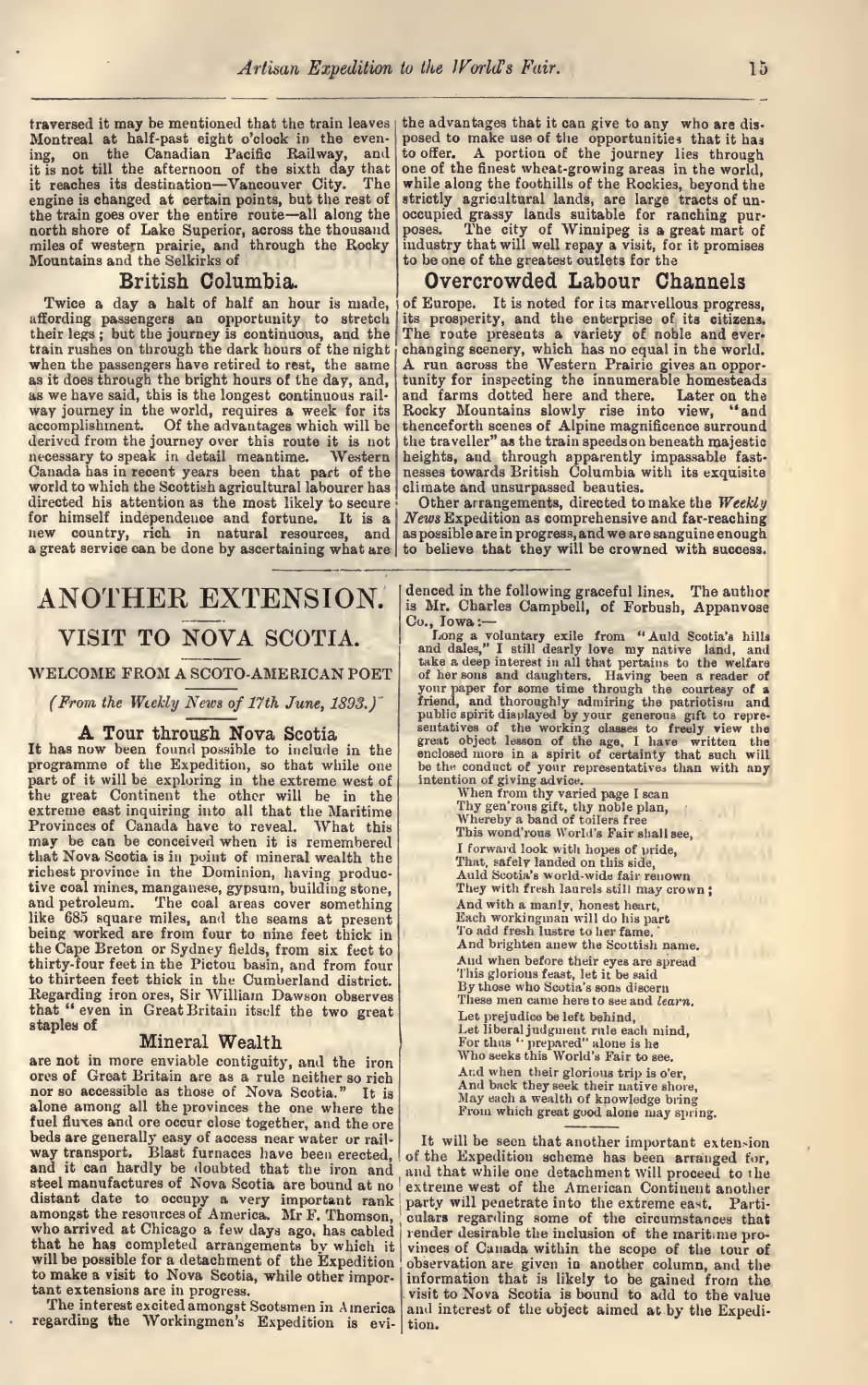



The above is an illustration of the large printing press now being completed by Messrs. R. HOE & Co., of London and New York, for the Dundee Courier and Dundee Weekly News, to print, fold, and count papers of 4, 6, 8, 10, 12, 16, 20, and <sup>24</sup> pages, at the rate of 48,000 8-page papers per hour. This machine will form the eleventh machine employed in the production of these papers.

Although built in London, the plans are the result of a most careful investigation by Mr. D. C. THOMSON into the best machines on both sides of the Atlantic.

The above and preceding 16 pages is <sup>a</sup> reprint of the preliminary pamphlet, issued to show objects of Expedition.

### LIBRARY FOR USE OF DELEGATES.

made to enable the members of the Expedition to pass the time both profitably and pleasantly at sea. use, amongst the books included being-"The Ameri-"The Americans at Home," by Rev. David Macrae; besides an extensive variety of lighter reading. "The Labour Movement in America," by Professor

It may be mentioned that ample provision was Ely; "America and the Americans," by Craib; pass the time both profitably and pleasantly at sea. "Profit-Sharing," by Gilman ; "Wealth and Pro-<br>Quite a small library was provided for their especial gress of America ;" "Triumphant Democracy," by can Commonwealth," by Professor Bryce, M.P. ; States Pictures ;" U.S. and Canadian Blue Book?, "United States Constitutional History," by Sterne; gress of America ;" "Triumphant Democracy," by Carnegie; Booth's "Darkest England;" "United